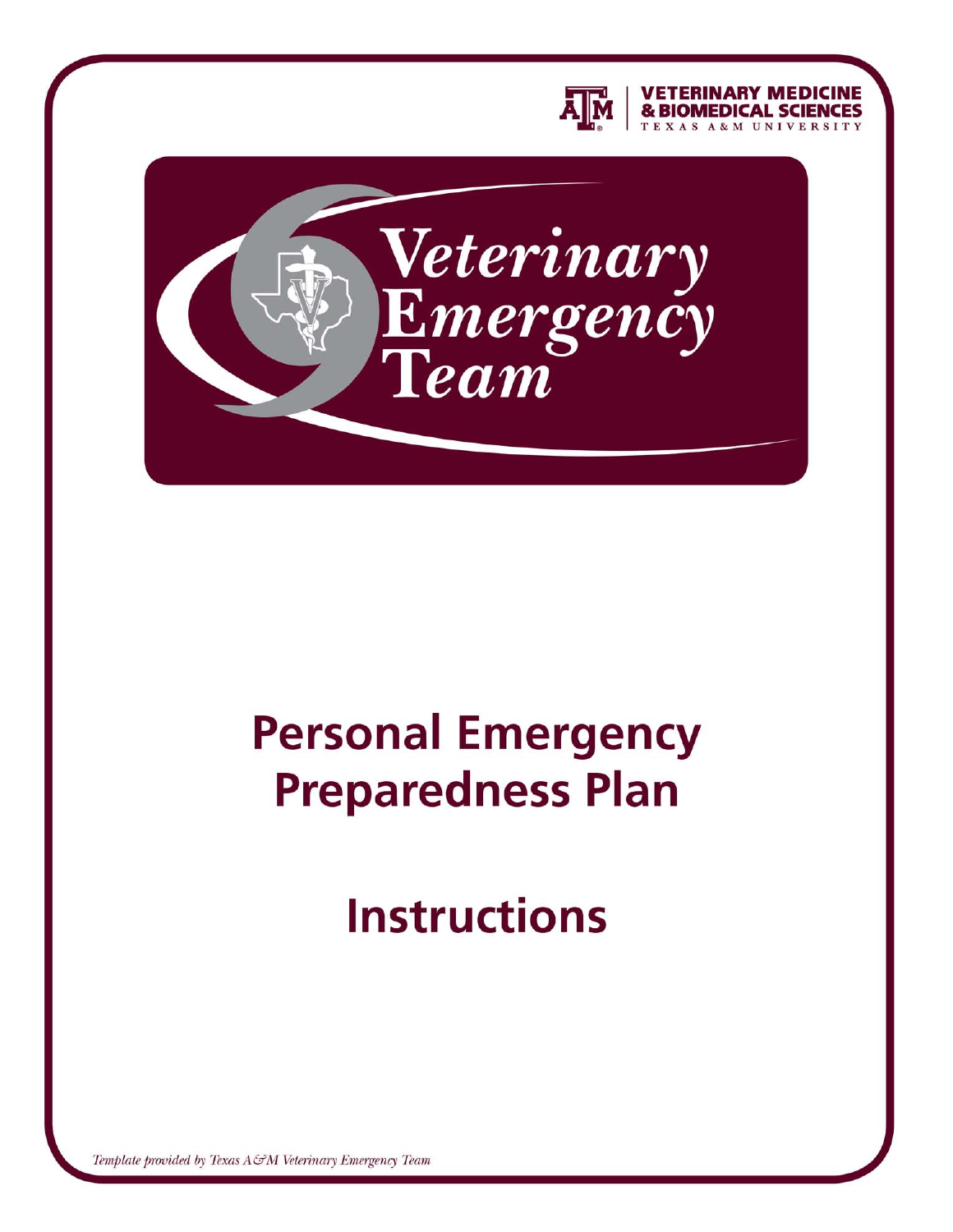## **I. PURPOSE**

Define the general purposes of your personal emergency preparedness plan.

## **II. SITUATION AND ASSUMPTIONS**

Instructions: This segment of your Personal Emergency Preparedness Plan will provide focus.

- A. You should start by identifying an out‐of‐town contact name and telephone number that all of your family members can call to get information on the status of your family. Second, locations where family members will meet if an emergency situation directly involves your home. This can be as simple as saying you will meet at your neighbor's house. Next you will want to identify a regional meeting place in case the emergency situation is more widespread. This should be a location that is familiar to all members whom are of an age that will allow them to get to the location without assistance. You will also need to identify an evacuation location in case your area is evacuated. Telephone numbers for each of your neighborhood, regional, and evacuation locations should be provided. This can be more problematic as the nature of the disaster may drive the choice of evacuation locations. For major emergencies such as hurricanes, evacuation hubs have been identified for your area. This information should be available from your local emergency management coordinator.
- B. Next, you should define who the plan is designed to protect, how to get in touch with them, and any pertinent medical information. This is particularly important if a household member will require assistance to evacuate. For example infants and the elderly may need to be specifically addressed. You should also designate which family member(s) should be contacted in the event of your injury or death.
- C. This section is reserved for information on where family members spend most of their time when they are away from home.
- D. Next, complete the important information. This will include medical providers and insurance representatives with contact information and policy numbers.
- E. Section E is the location where you enter information on your companion animals.
- F. Enter pertinent information on any livestock you may wish to have addressed during an emergency situation.
- G. Section G: Your plan should have enough detail to be put into action in your absence. Identify trusted family members or friends who may act on your behalf. If you have a large family, multiple companion animals, and livestock, you will likely need to identify multiple people to protect your family, animals and belongings.
- H. The hazards identified in this section should result from a thorough evaluation of the risks in your county. They should range from the small hazards (example\\ transportation accident) to large hazards such as hurricanes, tornadoes, and floods.
- I. Assumptions: List the pieces of information you assumed to be true s you are writing this plan. We recommend that you assume that the disaster situation will allow time for your plan to be put into action. We also recommend that you work on the assumption that your plan will have to be performed by someone else. That person could be a spouse, parent, sibling, friend, or colleague.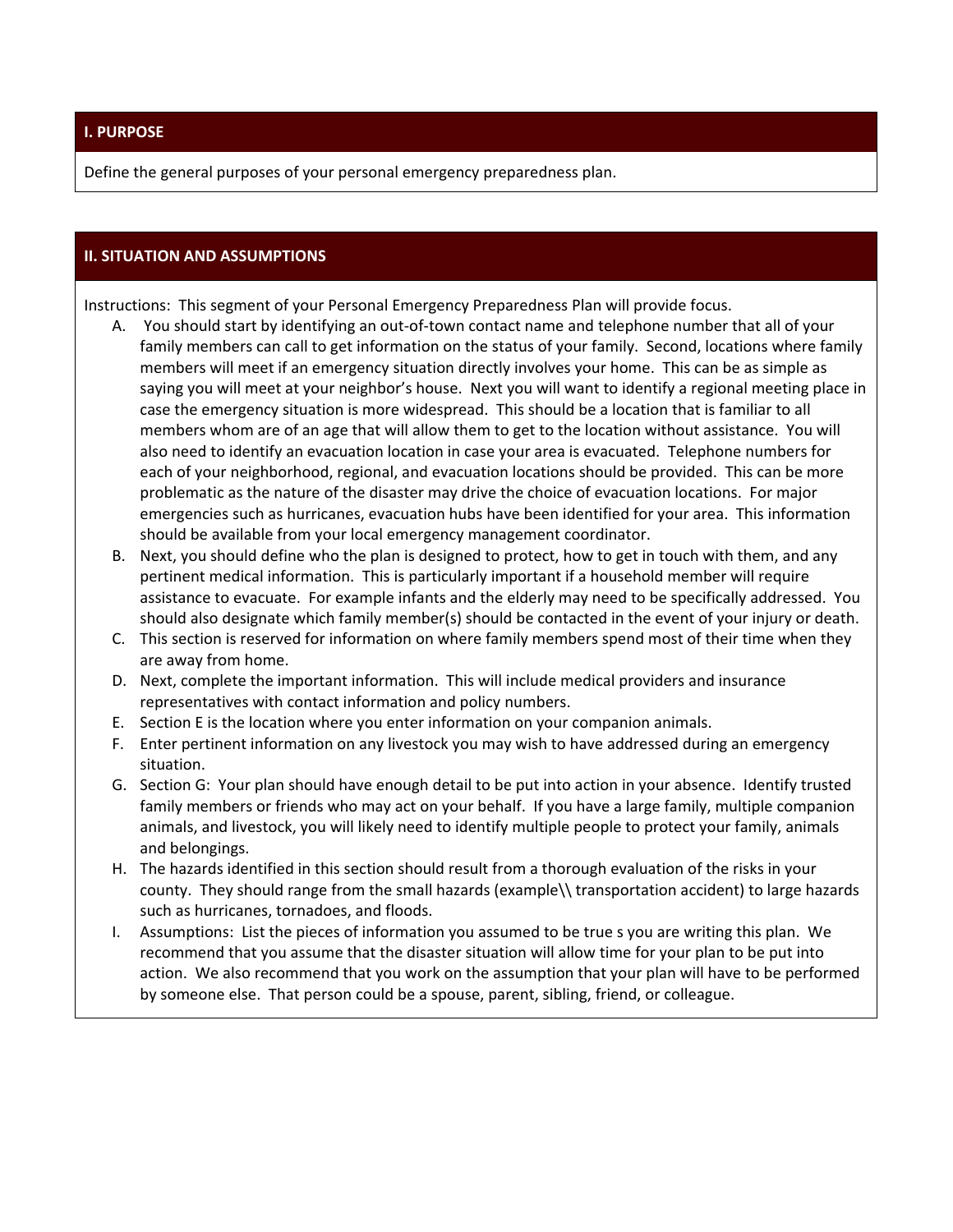#### **III. CONCEPT OF OPERATIONS**

Instructions: This part of your plan is dedicated to detailing how the tasks identified in your plan will be carried out. This needs to be of sufficient detail so that it can be carried out in your absence in an efficient manner.

- A. The action points which trigger initiation of your plan should be detailed in this section. As there are different levels identified in the meeting area portion of your plan, there will necessarily be different trigger points that set the plan into action. For example, a house fire in your home would trigger a plan starting with the meeting of family members in a neighborhood location. An evacuation ordered in response to an impending hurricane or wildfire would trigger a plan beginning with assembling family members would travel to the evacuation location. If part of your plan includes evacuating with livestock, factor into your planning the fact that you will need to evacuate earlier than the general population.
- B. Communication methods should be detailed in section B. This should include any communication method available to your family. A calling tree should also be developed to allow quick and efficient notification of all family members and other people required for the execution of your plan.
- C. In section C you will provide the transportation plan for your family. This should be specific down to the vehicle(s) that will be used. The identified vehicles need to be kept in good working condition. Remember that if activation of the plan is associated with a large scale disaster, this vehicle(s) may spend extended periods in stop‐and‐go traffic. The vehicle(s) should be loaded with a complete safety kit and enough provisions for the human and animal occupants. Make sure that you plan for enough vehicles to meet the needs of your family and animals which will be evacuating with you. This section will also include potential evacuation routes with maps.
- D. Section D will outline how you plan to protect and insure the survival of important documents. Ideally, this will include having copies of all of your important documents in a safe and secure off‐site location such as a safety deposit box or fire- and waterproof safe. It is also a good idea to have copies of all of your important documents in an easily transportable container so they can be taken with during an evacuation. Examples of important documents include but are not limited to birth certificates, deeds, loan documents, insurance policies, medical records for you and your pets, social security information, banking information and photographs.
- E. In Section E you should specify how you will insure that your family will have financial resources they can use for a 3‐5 day emergency period. This can be in the form of cash, credit or debit cards, or a combination of the two. You should specify the location these financial resources are kept. In addition, you should consider how you will handle other financial transactions that need to occur in your absence. For example, you may have bills that must be paid in your absence. In some cases your spouse or significant other may be able to do this for you iif your checking accounts are set‐up with dual signing authorization. If this is not in place then you may need to consider providing someone you trust with a power‐of‐attorney to attend to your financial transactions in your absence.
- F. In the medical requirements section define what medications and therapeutics will be required for you and your animals. This is particularly important if you or a loved one have a chronic medical condition requiring daily medications. A minimum of one week's worth of medication should be on hand and packed so that it may be easily obtained during evacuation. If any of the medications requires special storage conditions such as refrigeration, you will need to plan for this.